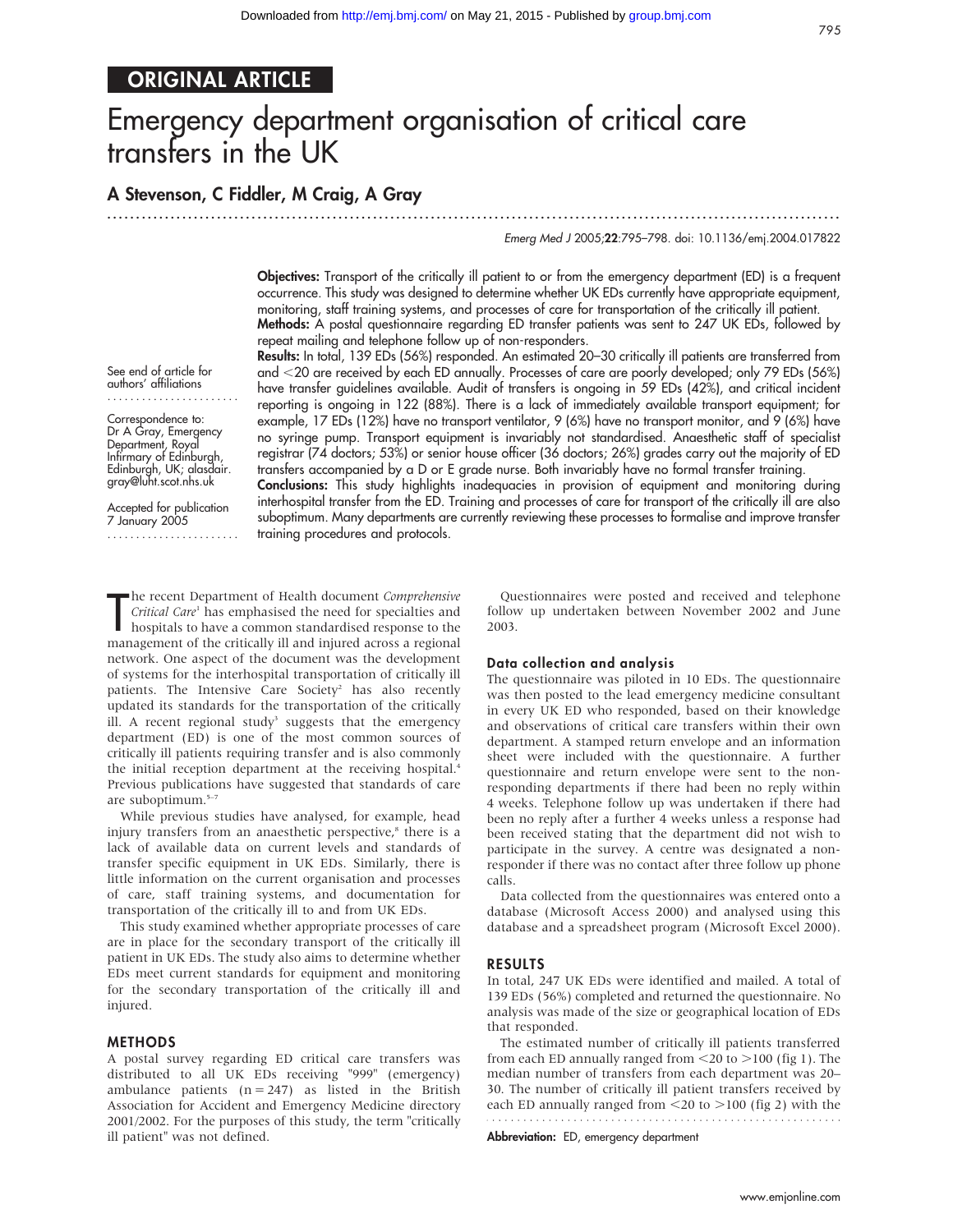

Figure 1 Estimated annual number of critically ill transfers sent from each ED.

median number of transfers received by each department being  $<$ 20.

## Critical care networks

In total, 61 (44%) of responding EDs stated that they belong to a critical care network, while 43 EDs (31%) were not aware of belonging to a critical care network.

#### Transfer guidelines and documentation

There were 68 EDs (49%) that were aware of the existence of critical care transfer guidelines for their critical care network, while 17 (12%) stated they were not aware of these existing and 32 (23%) did not know whether these were available or not.

In total, 78 EDs (56%) were aware of other local organisations or specialties having specific transfer guidelines, while 32 (23%) were not aware of such guidelines existing and 25 (18%) were unsure.

Transfer guidelines are available in 79 (57%) of the responding UK EDs; the most common available are shown in table 1. The number of UK EDs using transfer specific documentation is shown in table 2.

#### Audit and critical incident reporting

Auditing is currently carried out by 60 EDs (43%) for their critically ill patient transfers. This is at local level for 33 (24%), and regional level for 34 (24%). Critical incident reporting is ongoing in 122 EDs (88%), undertaken locally for 107 (77%) and regionally for 12 (9%).

#### Transfer equipment and monitoring

There is no transport ventilator for 18 EDs (13%), while 9 (6%) have no transport monitor and 9 (6%) no syringe pump. However, these items, if required, are available from another department in the hospital, usually the intensive care unit, high dependency unit, operating theatre, ambulance, or a central store. The availability and functionality of ED equipment and monitoring is described in table 3.

Transport equipment is often not standardised throughout a hospital; 51 EDs (37%) have transfer equipment that is standardised within their hospital, but only 7 EDs (5%) have transfer equipment that is standardised across a critical care network.

# Personnel/training

Most EDs (126; 91%) have access to a paediatric transfer and retrieval team. However, only 22 EDs (16%) have access to an adult regional transfer team.

Anaesthetic staff members accompany critically ill patients during transfer in 133 EDs (96%). Emergency medicine



Figure 2 Estimated annual number of critically ill transfers received by each ED.

| <b>Transfer guidelines</b>    | Number of<br>departments<br>where<br>specialty/local<br>guidelines<br>exist | Number of<br>departments<br>with named<br>guideline<br>available<br>in ED |
|-------------------------------|-----------------------------------------------------------------------------|---------------------------------------------------------------------------|
| Anaesthetic department/ICU    | 8                                                                           | 3                                                                         |
| <b>Burns</b>                  | $\overline{2}$                                                              | 3                                                                         |
| Cardiothoracic                | $\Omega$                                                                    |                                                                           |
| ED/other local guidelines     | 13                                                                          | 16                                                                        |
| Head injury                   | 44                                                                          | 13                                                                        |
| <b>Intensive Care Society</b> | $\overline{2}$                                                              | $\overline{2}$                                                            |
| Obstetrics and gynaecology    |                                                                             | $\overline{0}$                                                            |
| Paediatric/PICU               | 11                                                                          | 3                                                                         |
| Pelvic fracture               |                                                                             | $\Omega$                                                                  |
| Vascular; for example, AAA    | 8                                                                           |                                                                           |
| Other                         | $\mathcal{P}$                                                               | $\mathfrak{p}$                                                            |

| Type of transfer<br>documentation used by ED | No. of EDs<br>using the<br>documentation |
|----------------------------------------------|------------------------------------------|
| Transfer specific documentation              | 80 (55%)*                                |
| Pre-transfer check lists                     | 63 (45%)                                 |
| Transfer observation charts                  | 55 (40%)                                 |
| Standardised referral letters                | 17 (12%)                                 |

abdominal aortic aneurysm

doctors are regularly involved in the transfer of critically ill patients in 15 EDs (11%). The grade of accompanying doctor or nurse is shown in fig 3.

In 135 EDs (97%), the critically ill patient is accompanied by a doctor and a nurse, while 20 EDs (14%) indicated that the patient is accompanied by a doctor only, 3 EDs indicated a nurse only and one department stated an operating department practitioner only.

In only 5 EDs (4%) do medical staff receive formal transfer specific training, with the majority of training being carried out "in house" or in the form of supervised transfers. Supervised transfers occurred in 82 EDs (59%).

Although only 3 EDs (2%) have formal training for transfers for nursing staff, there was in house training or accompanied supervised transfer training in 89 EDs (64%).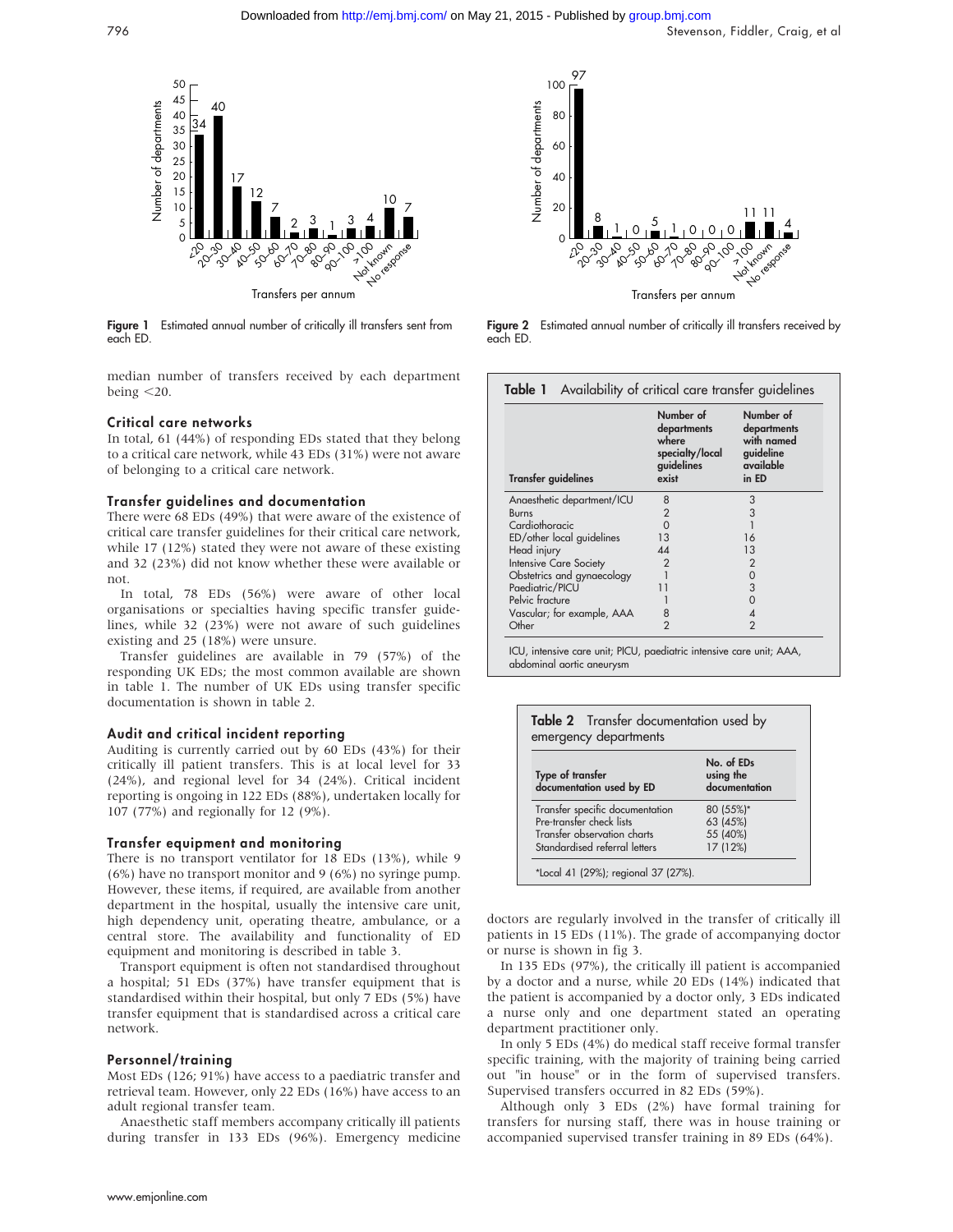Emergency department organisation of critical care transfers in the UK 797

| Equipment available                                 | <b>Equipment function</b> | Number of<br>$EDs$ $(\%)$ |
|-----------------------------------------------------|---------------------------|---------------------------|
| Transport monitor specification                     | <b>Invasive BP</b>        | 121 (87%)                 |
|                                                     | <b>CVP</b>                | 108 (78%)                 |
|                                                     | End tidal $CO2$           | 113 (81%)                 |
|                                                     | Core temperature          | 82 (59%)                  |
| Ventilator specification                            | Pressure display          | 92 (66%)                  |
|                                                     | Pressure alarm            | 95 (68%)                  |
|                                                     | Disconnect alarm          | 81 (58%)                  |
|                                                     | I:E ratio setting         | 75 (54%)                  |
|                                                     | <b>PEEP</b>               | 74 (53%)                  |
| Dedicated transfer trolley                          |                           | 18 (13%)                  |
| Trolley equipment bridge                            |                           | 45 (32%)                  |
| Personal protective clothing                        |                           | 82 (59%)                  |
| Mobile phone for emergency use during transfers     |                           | 34 (24%)                  |
| Departmental credit card for emergency use by staff |                           | $0(0\%)$                  |

# Insurance cover

Additional insurance cover for transfers is provided for medical staff in 34 EDs (24%) and for nursing staff in 24 EDs (17%). Most of the EDs (103; 74%) either did not know whether or not they had additional insurance cover in place or had none in place.

## Transport vehicles and ambulance service responses

There is a dedicated transport vehicle for 24 EDs (17%), while in 3 (2%), these were only available for paediatric transfers. Most EDs (125; 90%) had access to a helicopter for secondary transportation, but 107 EDs (77%) stated that this facility was rarely used. Only 20 EDs (14%) have access to a helicopter with night flying capability. Helicopters are generally used in the absence of specific protocols for their use; only 24 EDs (17%) have specific protocols. In 90 EDs (65%), a secondary ambulance transfer between the helipad and the ED is necessary.

Delays in the ambulance response to a request for a transfer is frequent, with 3 EDs (2%) reporting they always experienced a delay, 26 (19%) often experiencing delays and 37 (27%) occasionally experiencing delays. Only 17 EDs (12%) reported never experiencing a delay. In this study, no attempt was made to determine whether patient outcome was affected by such delays; a separate study would be required to determine this.

The ability of the ambulance service to return staff to their base hospital after transfer is variable. The ambulance service was always able to provide transport back to 40 EDs (29%),



Figure 3 Seniority of accompanying medical and nursing staff during transfer.

often able to 55 EDs (40%), only occasionally able to 27 EDs (19%), while 9 EDs (6%) stated that their ambulance service was never able to provide return transport.

# **DISCUSSION**

Recent publications, including the Department of Health  $document<sup>1</sup>$  and the Intensive Care Society guidelines<sup>2</sup> have documented the necessity for and importance of appropriate standards, equipment, procedures, and staff training when dealing with the transfer of critically ill and injured patients.

This study details the processes and organisation of critically ill patient transfers in UK EDs by assessing their current degree of adherence to standards set by, and recommendations made in these publications. The results of this study illustrate many inadequacies in these processes of care in UK EDs. It also highlights deficiencies in equipment provision, patient monitoring facilities, staff training, and transfer documentation.

Many EDs are unaware of the existence of critical care networks, which have been established according to national directives to co-ordinate and develop transfer services and protocols across a specified geographical area. Only 44% of EDs are aware of these networks. To ensure adequate standards of care, networks have been required to develop quality assurance programmes including the development of standardised network transfer documentation, critical incident reporting, and auditing. Critical incident reporting is ongoing in most EDs (88%), but audit of critical care transfers is less common (43%). Transfer specific guidelines and documentation have been developed and advocated, but they are not often available or used in UK EDs.

UK EDs often lack immediately available and appropriate transport equipment. The equipment that is available frequently lacks important functions and fails to meet the minimum standards required. Transport monitors are frequently unable to measure variables such as end tidal  $CO<sub>2</sub>$ and invasive pressures, which are essential for safe transfer of critically ill patients and are recommended as mandatory by the Intensive Care Society<sup>2</sup> and the Association of Anaesthetists.12 Several previous studies have described inadequate monitoring during transfer when compared to these standards<sup>8 13 14</sup> often in head injury patients. Ventilators lack basic safety functions, such as disconnect alarms. Other equipment is frequently not standardised within either the hospital or network. Standard trolleys are generally unsuitable for transport of critically ill patients because of difficulty in securely mounting all the necessary medical equipment. A dedicated transfer trolley is seldom available. Ideally, all transport equipment should be standardised across a critical care network to enable the transfer of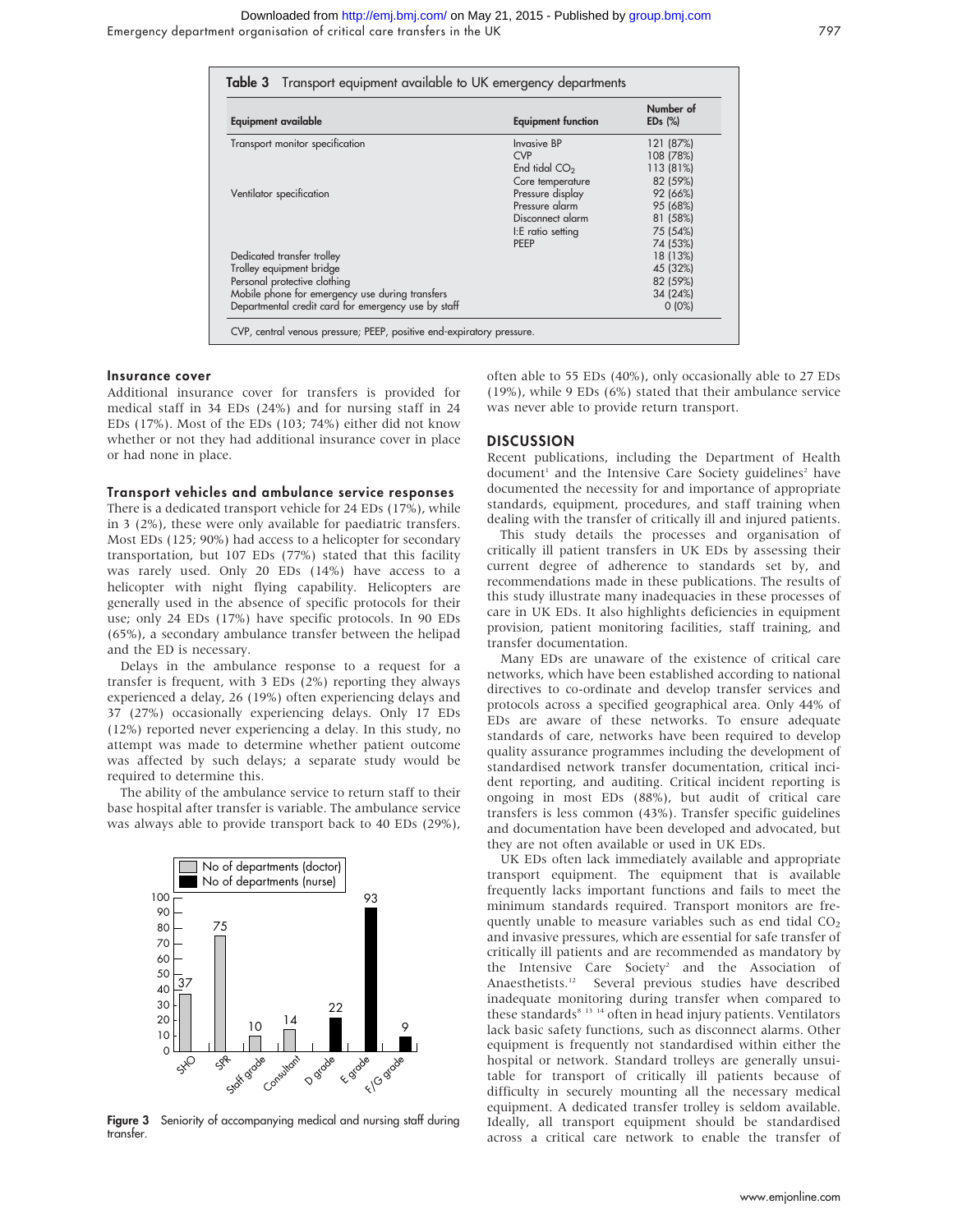patients between hospitals without interruption of drug therapy or monitoring.<sup>2</sup>

Most EDs (84%) do not have access to a dedicated adult transfer/retrieval team, despite evidence showing that the outcome for critically ill patients is improved by their use.<sup>479</sup> Further development of and access to such teams is required. This study shows that access to dedicated paediatric retrieval teams is much better, at 91%.

Road transport of patients is easier, cheaper, and more familiar to staff than aeromedical transport. It is interesting to note that a dedicated ambulance transfer vehicle is available to only 17% of EDs, but a helicopter is available to 90%. Helicopters are, however, used only rarely by 107 EDs (77%) and require a secondary ambulance transfer by the majority (90; 65%). The ability of the ambulance service to provide transport back to the base hospital for staff on transfers is suboptimum.

Of transfers to and from EDs, 112 (81%) are carried out by junior (senior house officer or registrar grade) anaesthetic medical staff. This correlates with previous published findings.3 10 13 Both medical and nursing staff frequently receive little or no formal training prior to undertaking transfers of critically ill patients. Competency based training and assessment is now recommended, and specific staff training courses have been developed;<sup>11</sup> however, the proportion of EDs putting staff through formal training for transfers is low.

Personal equipment provision is variable. Many EDs provide personal protective clothing, but equally many do not. Staff involved in transfers frequently have no additional insurance cover other than Crown indemnity and may often be underinsured. The insurance situation in these areas can be complicated and it is therefore important that staff carrying out transfers take steps to ensure that they have appropriate insurance cover (professional indemnity and personal insurance) for any transfer duties they may perform.

While the response rate of 56% is suboptimum, every effort was made to maximise the response. Responses are based on personal observation and this may incur some limitations in data accuracy. Nevertheless, the response rate still represents the majority of UK EDs, and highlights many deficiencies in processes of care, equipment provision, and training for transfer of the critically ill patient to and from a significant number of UK EDs. The response rate therefore does not detract form the principal messages of this study, which are applicable to the UK as a whole.

While many EDs surveyed indicated that they are currently reviewing their processes for the transport of the critically ill patient, this study shows that in order to meet the standards outlined in the Department of Health<sup>1</sup> and the Intensive Care Society<sup>2</sup> guidelines. UK Emergency EDs need to develop their transport service process further. This will involve further development of specific procedures and protocols, the use of transfer specific documentation, and improved or formalised transfer specific training, backed up by a system of critical incident reporting and audit. Improved transport systems need to be developed, using more senior personnel with formal transfer training, adequate personal equipment provision, and insurance. Equipment and monitoring provision, availability, and specification in many UK EDs requires review to ensure adherence to recommended standards set for the transport of the critically ill patient and improved standards of care.

# CONCLUSIONS

This is the first study to examine, in detail, whether UK EDs currently have appropriate equipment, monitoring, staff training systems, and processes of care for the transportation of the critically ill patient.

While the level of medical training and equipment provision required for transferring a critically ill patient may depend on the individual patient, it is clear that EDs currently fail to meet standards and recommendations made by the Intensive Care Society guidelines<sup>2</sup> for transfer of critically ill patients. Many EDs remain unaware of the development of critical care networks. The availability and use of transfer specific guidelines and documentation is poor. Available, appropriate, standardised transfer equipment, documentation, and monitoring provision is inadequate in many EDs.

This is concerning when clearly resuscitation and early critical care is central to the practice of emergency medicine, and the specialty should have a key role in the organisation and delivery of the transfers of the critically ill.

# ACKNOWLEDGEMENTS

We would like to thank all departments who contributed to this study by completing the questionnaire.

#### Authors' affiliations .....................

A Stevenson, Emergency Department, Southern General Hospital, Glasgow, UK

C Fiddler, Department of Medicine, Borders' General Hospital, Melrose, UK

M Craig, Emergency Department, Bristol Royal Infirmary, Bristol, UK A Gray, Emergency Department, Royal Infirmary of Edinburgh, Edinburgh, UK

Competing interests: none declared

## REFERENCES

- 1 Department of Health. Comprehensive critical care. A review of adult critical care services. London: Department of Health, 2000.
- 
- 2 **Intensive Care Society**. *Guidelines for the transport of the critically ill adult.*<br>London: Intensive Care Society, 2002.<br>3 **Gray A**, Gill S, Airey M, *et al. T*he descriptive epidemiology of adult critical<br>care transf 2003;20:242–6.
- 4 Vyvyan HAL, Kee S, Bristow A. A survey of secondary transfers of head injured patients in the south of England. Anaesthesia 1991;46:728–31.
- 5 Gentleman D. Causes and effects of systemic complications among severely head injured patients transferred to a neurosurgical unit. Int Surg 1992;77:297–302.
- 6 O'Connor PM, Steele JA, Dearden CH, et al. The Accident and Emergency Department as a single portal of entry of all trauma patients transferred to<br>specialist units. *J Accid Emerg Med* 1996;**13:**9–10.<br>7 **McGinn GH**, Mackenzie RF, Donnelly JA, *et al.* Inter-hospital transfer of the
- critically ill trauma patient: the potential role of a specialist transport team in a<br>trauma system. *J Accid Emerg Med* 1996;**13**:90–2.<br>8 **Knowles PR**, Bryden DC, Kishen R, *et al. M*eeting the standards for
- interhospital transfer of adults with severe head injury in the United Kingdom. Anaesthesia 1999:**54**:283–9
- 9 Belingan G, Oliver T, Batson S, et al. Comparison of a specialist retrieval team with current United Kingdom practise for the transport of critically ill patients. Intensive Care Med 2000;26:740–4.
- 10 **Bion JF**, Wilson IH, Taylor PA. Transporting critically ill patients by<br>ambulance: audit and sickness scoring. BMJ 1988;**296**:170–1.<br>11 **Advanced Life Support Group**. Safe transfer and retrieval course (STAR).
- 
- Manchester: Advanced Life Support Group, 1999. 12 Association of Anaesthetists of Great Britain and Ireland. Recommendations for standards of monitoring during anaesthesia and recovery. London: AAGBI, 2000.
- 13 Jameson PP, Lawler PG. Transfer of critically ill patients in Northern region. Anaesthesia 2000;55:489–90.
- 14 Price SJ, Suttner N, Aspoas AR. Have ATLS and national transfer guidelines improved the quality of resuscitation and transfer of head-injured patients? A prospective survey from a regional Neurosurgical Unit. Injury 2003;34:834–8.